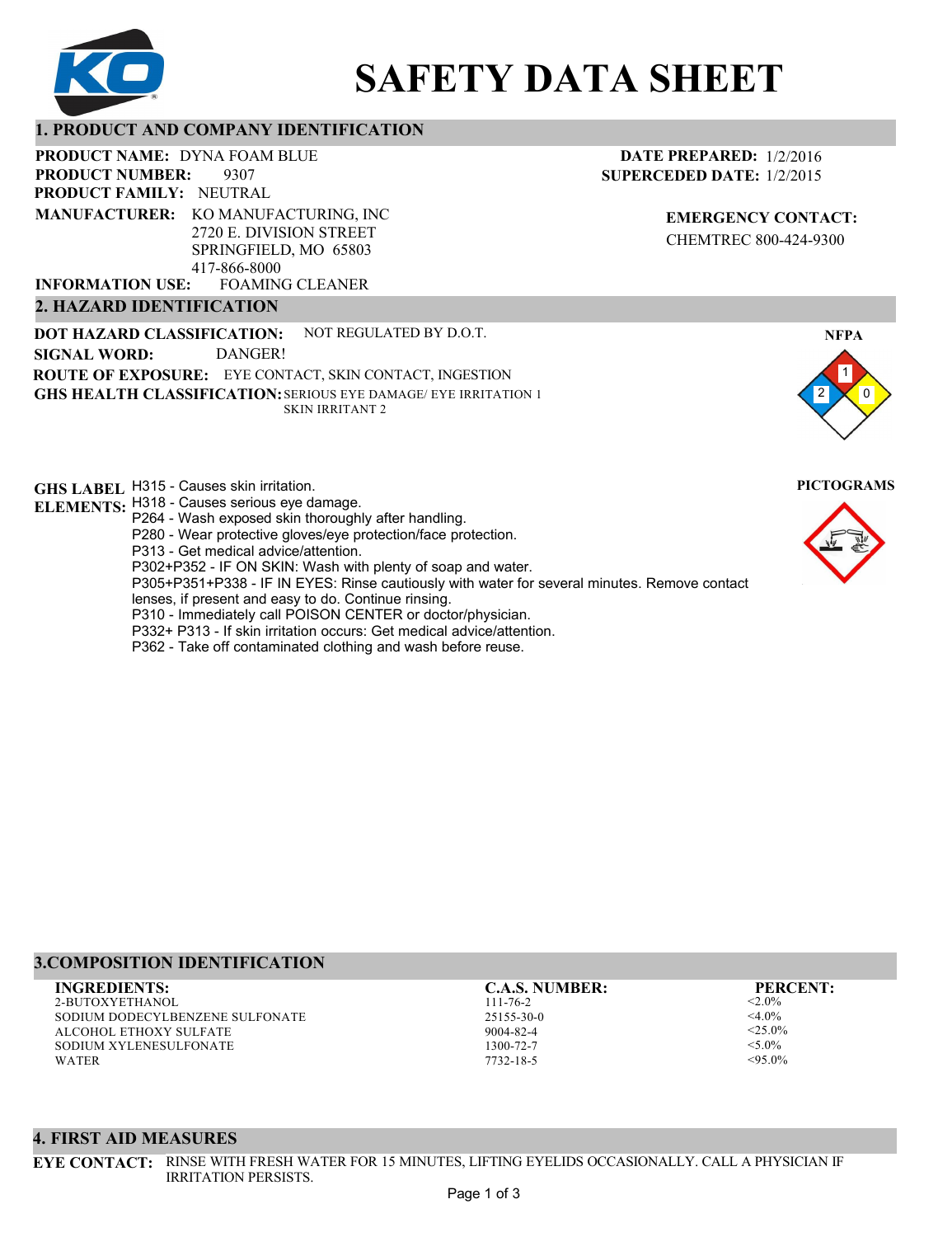#### **4. FIRST AID MEASURES - CONTINUED**

**SKIN CONTACT:** RINSE WITH PLENTY OF FRESH WATER AND REMOVE CONTAMINATED CLOTHING IMMEDIATELY. CALL A PHYSICIAN IF IRRITATION PERSISTS.

**INGESTION:** RINSE MOUTH WITH FRESH WATER. DO NOT INDUCE VOMITING. CALL A PHYSICIAN IMMEDIATELY. IF CONSCIOUS, GIVE LARGE QUANTITIES OF WATER. DO NOT GIVE ANYTHING BY MOUTH IF UNCONSCIOUS.

**INHALATION:** IF OVERCOME BY EXPOSURE, REMOVE VICTIM TO FRESH AIR IMMEDIATELY. GIVE OXYGEN OR ARTIFICIAL RESPIRATION AS NEEDED. CALL A PHYSICIAN IMMEDIATELY.

#### **5. FIRE FIGHTING MEASURES**

**FLAMMABLE PROPERTIES:** NON FLAMMABLE.

**FLASH POINT:** >200 F

**SUITABLE EXTINGUISHING MEDIA:** DRY CHEMICAL, FOAM OR CARBON DIOXIDE, WATER SPRAY.

**UNSUITABLE EXTINGUISHING MEDIA:** NOT ESTABLISHED.

**SPECIFIC HAZARDS ARISING** NONE KNOWN.

#### **FROM THE CHEMICAL:**

**PROTECTIVE EQUIPMENT AND PRECAUTIONS FOR FIREFIGHTERS:** APPPROVED) AND FULL PROTECTIVE GEAR. WEAR SELF-CONTAINED BREATHING APPARATUS (PRESSURE DEMAND MSHA/NIOSH

#### **6. ACCIDENTAL RELEASE MEASURES**

**PERSONAL PRECAUTIONS:** AVOID CONTACT WITH EYES AND SKIN. SPILL AREA MAY BE SLIPPERY. WEAR PROPER PROTECTIVE EQUIPMENT WHEN DEALING WITH RELEASE.

**ENVIRONMENTAL PRECAUTIONS:** CONTAIN SPILL TO AVOID RELEASE TO THE ENVIRONMENT. KEEP CONTAINER TIGHTLY CLOSED WHEN NOT IN USE.

**METHODS FOR CONTAINMENT** COLLECT FOR DISPOSAL USING AN INERT ABSORBENT MATERIAL AND TRANSFER TO A **AND CLEAN-UP:** CONTAINER FOR REUSE OR DISPOSAL.

#### **7. HANDLING AND STORAGE**

**HANDLING:** HANDLE WITH CARE AND AVOID CONTACT WITH EYES AND SKIN. ALWAYS WEAR PROPER CHEMICAL RESISTANT PROTECTIVE EQUIPMENT 29CFR1910.132-138. WASH THOROUGHLY AFTER HANDLING.

**STORAGE:** STORE IN A COOL, DRY PLACE. KEEP OUT OF REACH OF CHILDREN. KEEP LID TIGHTLY CLOSED WHEN NOT IN USE.

#### **8. EXPOSURE CONTROLS/PERSONAL PROTECTION**

**ENGINEERING CONTROLS:** NONE REQUIRED UNDER NORMAL USE.

**EYE / FACE PROTECTION:** CHEMICAL SAFETY GLASSES.

**SKIN PROTECTION:** CHEMICAL RESISTANT GLOVES.

**THRESHOLD LIMIT VALUE (TLV):** 2-BUTOXYETHANOL, 20 PPM

#### **9. PHYSICAL AND CHEMICAL PROPERTIES**

**PHYSICAL STATE:** LIQUID. **APPEARANCE: ODOR: BOILING POINT:** NOT ESTABLISHED. **FREEZING POINT:** NOT ESTABLISHED. **SPECIFIC GRAVITY:** 1.03 **pH (1%): EVAPORATION RATE:** NOT ESTABLISHED. **FLASH POINT: LOWER FLAMMABILITY/EXPLOSIVE LIMIT:** NOT ESTABLISHED. **UPPER FLAMMABLE/EXPLOSIVE LIMIT:** NOT ESTABLISHED. 8.0-9.0  $>200$  F BLUE LIQUID. CHERRY SCENT. **VISCOSITY: REALITIVE DENSITY:** 8.6 LBS./GL. **SOLUBILITY: VAPOR PRESSURE:** NOT ESTABLISHED. **VAPOR DENSITY:** NOT ESTABLISHED. **DECOMPOSITION** NOT ESTABLISHED. **TEMPERATURE: PARTICAL COEFFICIENT:** NOT ESTABLISHED. **N-OCTANOL/WATER** NOT ESTABLISHED. SOLUBLE.

**AUTO-IGNITION TEMPERATURE:** NOT ESTABLISHED.